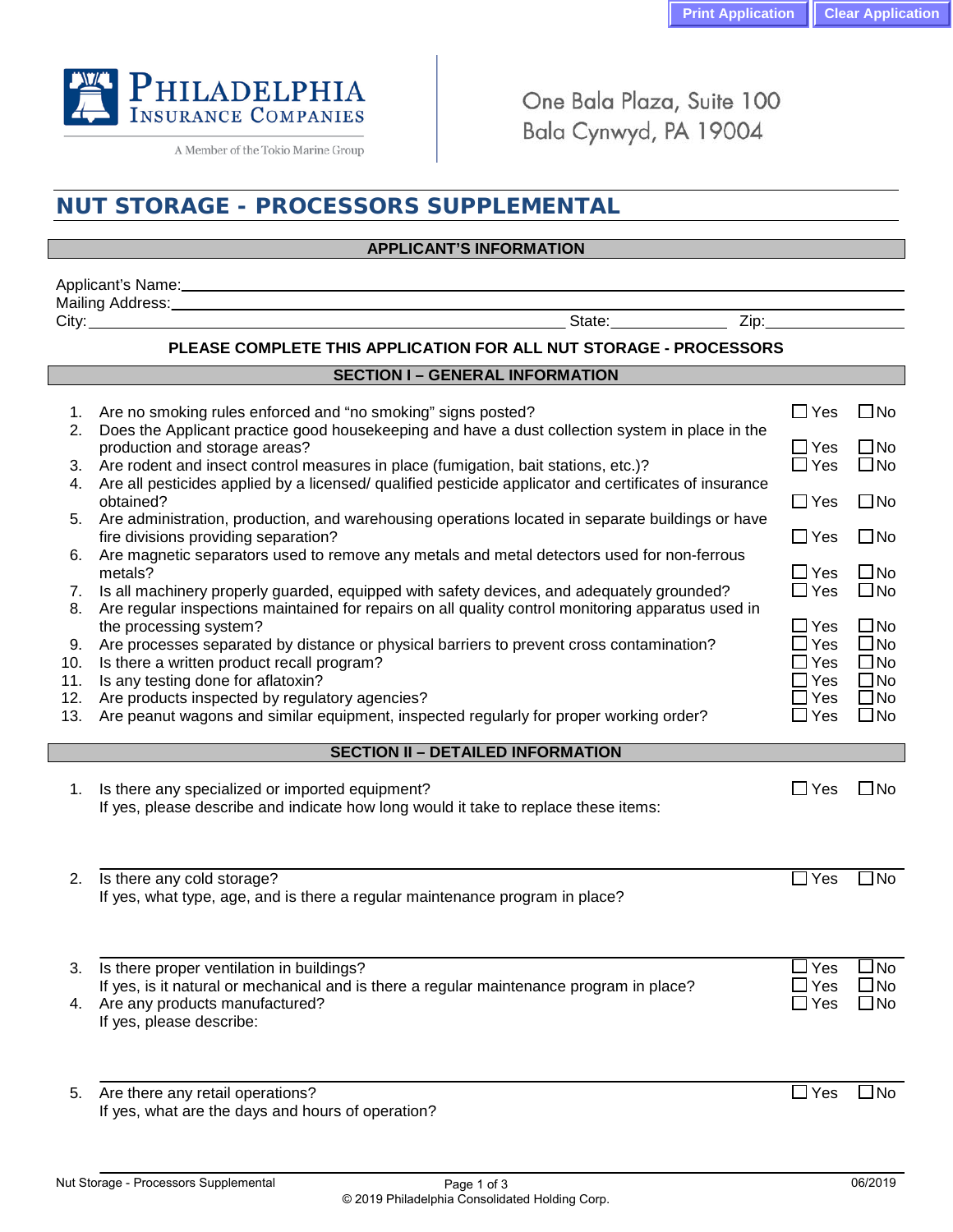| 6. Has the Applicant or any vendors had a product liability claim? |
|--------------------------------------------------------------------|
| If yes, please provide details:                                    |

 $\Box$  Yes  $\Box$  No

## **SECTION III - COMMENTS**